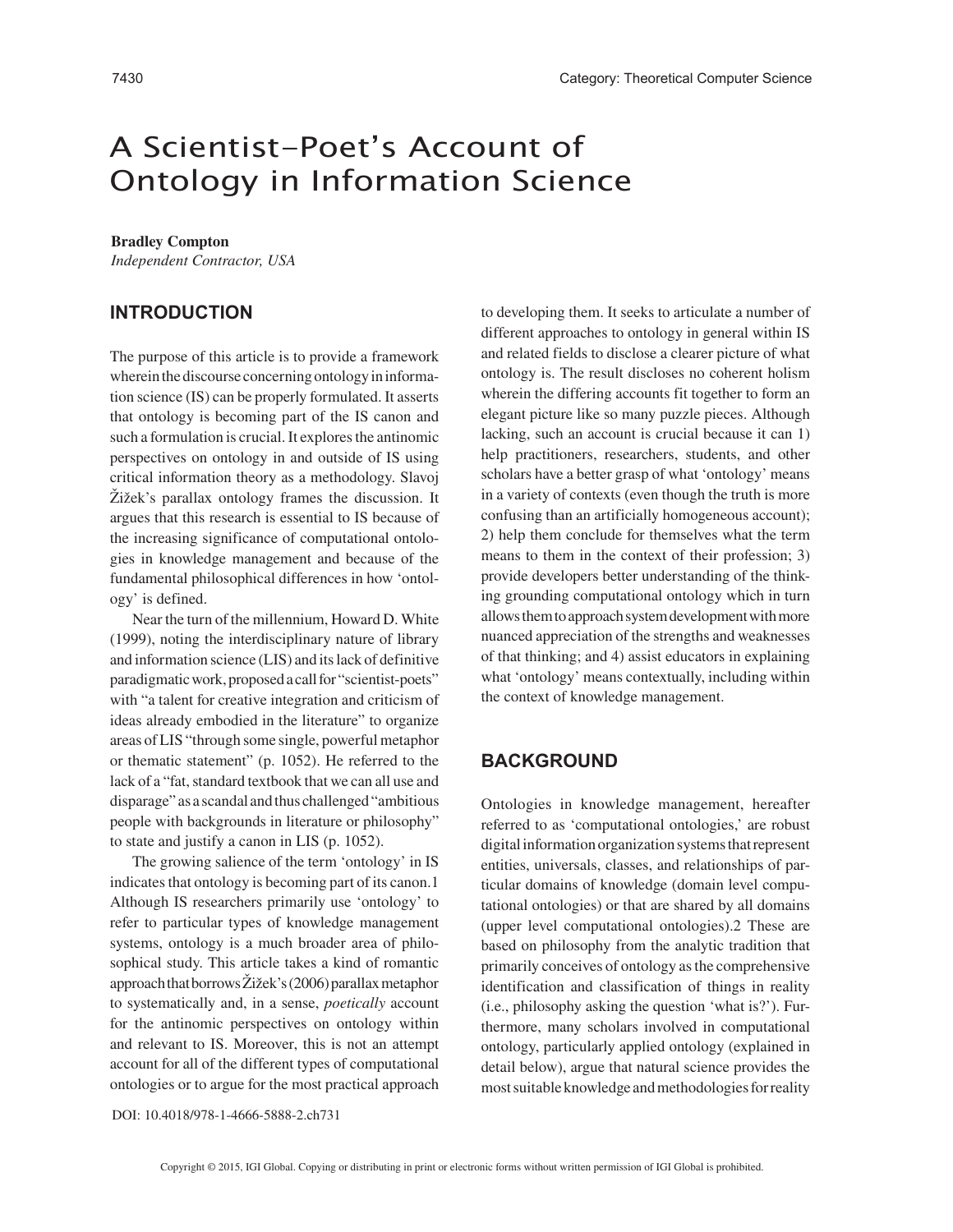representation and computational ontology development (Munn & Smith, 2008). For the most part this type of philosophy holds issues concerning the nature of being to be matters of metaphysics.

Philosophical ontology in the continental tradition, particularly that of Heidegger, is almost contradistinct from that forming the basis for computational ontologies. Heidegger (1962) argues that ontology asks the question 'what is being *qua* being?' and relegates the kind of classification found in computational ontology to the area of metaphysics. Many scholars whose research is relevant to IS approach ontology from the continental tradition using Heideggerian/existentialist or poststructuralist philosophy (Budd, 2001; Capurro, 2006; Day, 2001; Dreyfus, 2001; Eldred, 2011; Frohmann, 2008; Ilharco, 2002; Poster, 1990; Saab & Fonseca, 2008). These continental approaches to ontology with respect to IS and IS-relevant issues focus more on existential issues and intersubjectivity than on objective reality representation and critique the limitations of scientific theory and methodology.

# **WHAT IS ONTOLOGY IN INFORMATION SCIENCE?**

This article contends that these ontological perspectives, although seemingly incommensurable, must be accounted for together in order to come close to a comprehensive understanding of what ontology in IS really is. They each form a frame through which we may perceive ontology and attempt to answer the questions it asks of reality. The disorientation caused by the antinomies between these perspectives, and resulting from the confusing nature of the issues and phenomena they attend to, is akin to that caused by the parallax of viewing a set of objects from differing vantage points in space. Žižek (2006) offers an "ontology of parallax" wherein the only way one can account for "the Real" is through framed perspectives and the gaps the differences between these perspectives present. He says that this ontological approach is like a Möbius strip: "curved space that is bent onto itself" (p. 29).3 According to Žižek, the parallax metaphor is "composed of two incompatible perspectives on the same X…we have a perspective and what eludes it, and the other perspective fills in this void of what we could not see from the first perspective" (p. 29).

A comprehensive account of ontology deserves a place in the IS cannon because of the growing importance of computational ontologies in knowledge management and because of the radically different views on what ontology is in and outside of IS. This area of study is a frontier in IS not in the sense of a uniformly unexplored sector, but rather as a well-researched area pocked with alterities and equivocacies like the bubbles in an ice core sample waiting to disclose the heterogeneous atmospheric conditions of a geographic region over time. The findings divulge a perturbing mass of immiscible discourses on the nature of reality, human existence, time, space, and representation with respect to digital technology.

The following briefly describes

- ontology in knowledge management and the philosophical foundations of computational ontologies with a focus on applied ontology in particular due to the philosophical stakes claimed by its developers;
- research in and relevant to IS using continental approaches to ontology;
- and how a poetic critique of these perspectives using Žižek's ontology and other critical analyses provides a more thorough understanding of what ontology is in IS than any one of these perspectives provides alone.

## **A NATURALISTIC APPROACH: APPLIED COMPUTATIONAL ONTOLOGY**

Smith and Klagges (2008), who propose an approach to computational ontology known as 'applied ontology,' note that information scientists have sought "a sort of Esperanto for databases" that would allow for better interoperability and reutilizability due to the problem of conflicting terminologies and taxonomies between electronic information systems that became apparent in the 1970s (p. 21). Computational ontologists call this predicament "the Tower of Babel problem" (Grenon, 2008; Fonseca & Martin, 2005). Applied ontologists assert that such a universal language can provide a representation of reality itself or what one might call a transcription of the book of nature. Furthermore, they